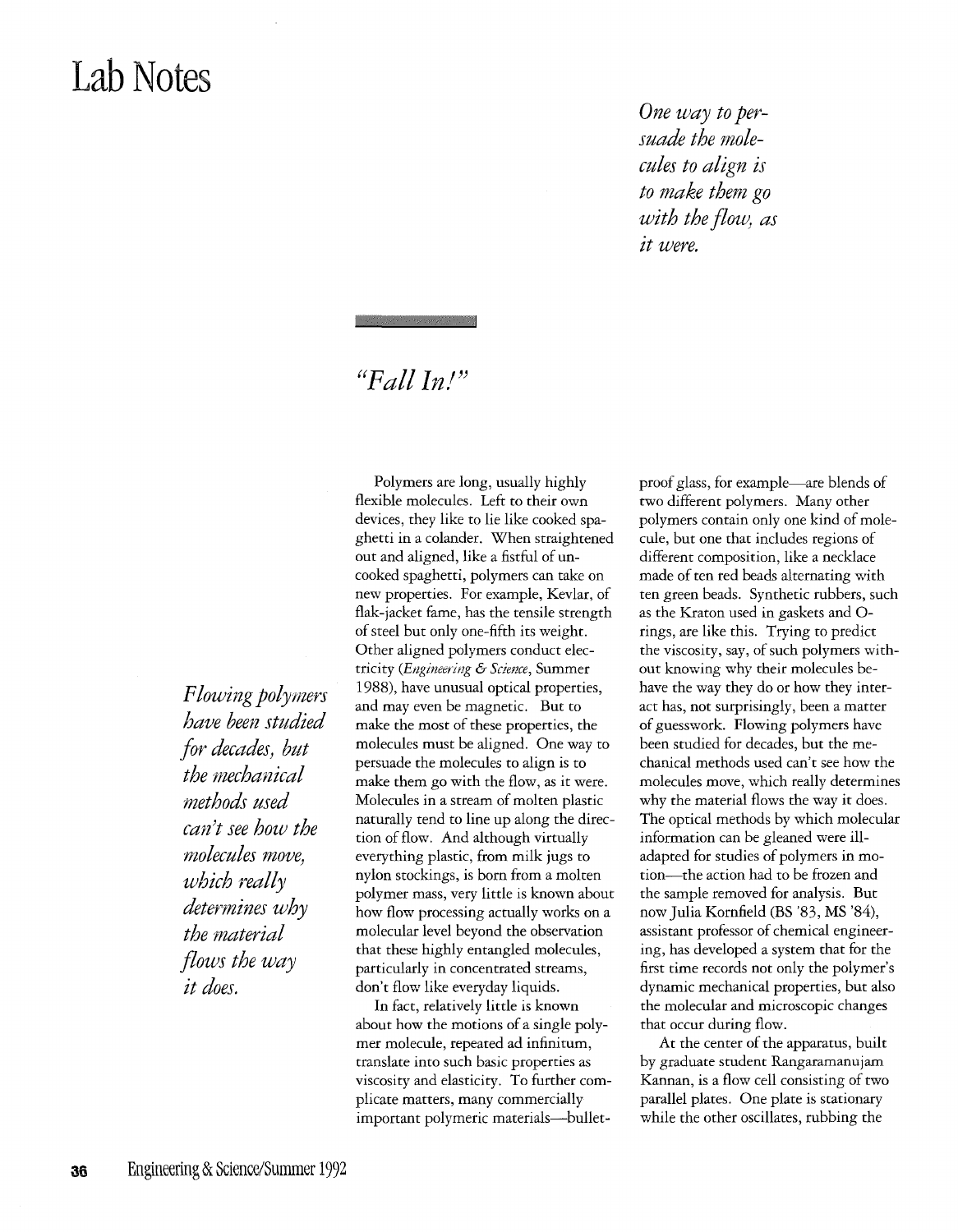

**Above; Kornfield and the lab setup. The laser and associated optics are at the left. The flow cell is in the center, mounted in what looks rather like a Mixmaster but is really the mechanical part of the apparatus.** 

**Below: The flow cell. The laser beam passes through the central hole\_ The lower shaft drives the deformation, while the upper shaft measures stress in the sample.** 



po lymer sample be tween them like a wad of clay being rolled between the palms of your ha nds. (The apparatus can ho ld the sa mple at temperatures between  $-150^\circ$  and  $400^\circ$  C, a range broad enough to ensure that practically any polymer will be m allea ble somewhere within the span.) Stuck to both plates, t he sa mple flows l i ke pulled mffy wirh each oscillation, stretching and contracting while sensors record the stress on it.

Wi ndows in t he flow cell allow opt i caJ instru ments to collect data on the flow ing samp le. A laser beam, po l a rized so that all of its light waves vibrate in a single plane, is sent through the sample a nd to a set of detectors. O ne detector measu res how m uch the phase of t he polarized light has been rotated by its passage t hrough the po l y m e r, whi ch prov ides informat i on a bout how segments of the long, chainlike molecules are or iented by t he flow. The other detector measures how the light is absorbed d ifferently depe nding on rhe pl a ne of its po larization , whi ch prov ides information about the orientation of specific molecular structures in the polymer. This specificity is achieved by deuterium label ing: replacing a chosen hydrogen atom in t he mo lecule w ith deuterium, its heavier cousin, lowers the frequency at w hich t he bond connecting that atom to the mo lecu le vibrates. An infr a red laser tuned to that lower frequency will